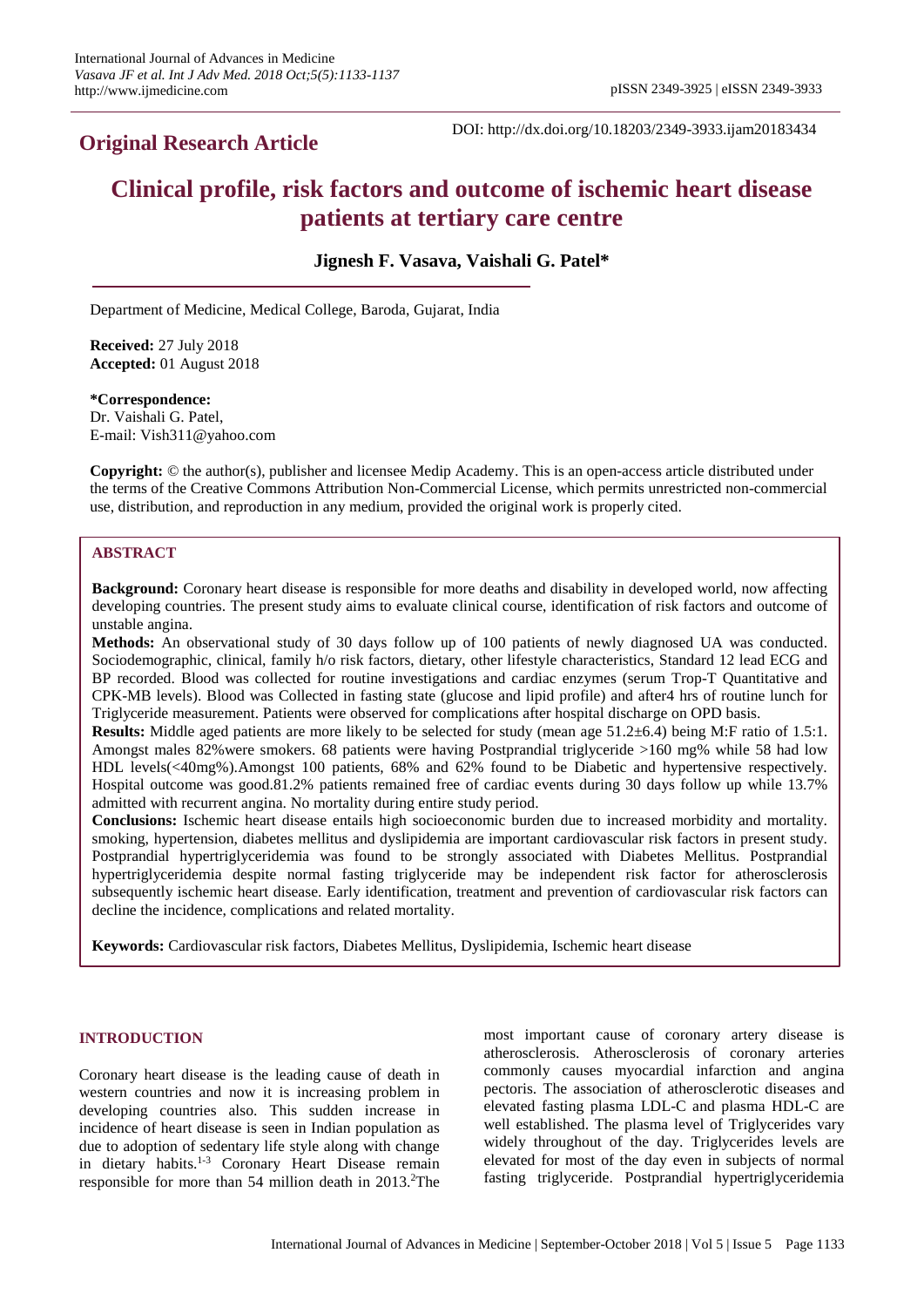lasts for 3-6 hours in normal individuals which is exaggerated by next meal. Typical diets are associated with measurable postprandial lipidemia 18 hours per day. 4-6 Recent data suggest that postprandial lipidemia may be due to familial, diabetes or complete or incomplete metabolic syndrome. Even the adverse effects of postprandial triglyceride on endothelial dysfunction have been reported in both normal ad diabetic patients. Both hypertriglyceridemia and hyperglycemia induce endothelial dysfunction, oxidative stress to be common mediator of such effects.<sup>7-9</sup> Despite our familiarity with disease, some fundamental characteristics remain poorly recognized and understood. Our study is aimed to study clinical correlation and identification of cardiovascular risk factors of ischemic heart disease.

## **METHODS**

The present study was carried out in 100 patients of ischemic heart disease who were admitted for unstable angina in medicine department, G.G. Hospital, Jamnagar period of October 2007 to December 2008 with approval of medicine department and ethics committee. In this prospective study all patients were enrolled applying inclusion and exclusion criteria.

## *Inclusion criteria*

- Newly diagnosed unstable angina patients diagnosed on basis of classical angina chest pain or angina pain equivalents with ECG showing ST segment depression in two consecutive leads and normal serumtrop -T
- Quantitative level with fasting serum cholesterol  $<$ 180 mg%.

#### *Exclusion criteria*

- Patients on lipid lowering therapy
- Suspected cases of Printzmetal angina.
- Known case of ischemic heart disease
- Patients on hormone therapy
- Hyperhomocysteinemia
- Hypercoaguable states
- Patient on pioglitazone for last month
- Rheumatic heart disease
- Hemoglobinopathies
- Chronic liver disease and renal diseases.

A complete and detailed history of patient with biodata, past and family history especially for atherosclerosis risk factors (i.e. hypertension, diabetes mellitus, ischemic heart disease and TIA/Stroke) including dietary habits and addiction were noted. All patients consent was taken. Patients vital data specifically Blood Pressure measured using standard sphygmomanometer. Clinical examination mainly cardiovascular system was done. The prerequisite for biochemical investigations was at least 12 hours of overnight fasting. All patients fasting blood samples were taken in pre-sterile plain and sugar bulbs for sugar and lipid profile measurement. Fasting lipid profile includes measurement of cholesterol, triglyceride, HDL, LDL and VLDL Levels. All patients were allowed to take routine breakfast and standard meal, but patients were not allowed to have high fat containing food like cheese, butter, ghee, chocolate, ice cream etc. on the day of investigation. After four hours of lunch, blood sample was collected for serum triglyceride measurement. The collected blood samples were sent to our laboratory. The cut off values of fasting serum triglyceride >150 mg%, HDL cholesterol <40 mg% and postprandial triglyceride value is >160 mg%, LDL >130 mg% were considered significant according to AHA guidelines.

#### *Statistical analysis*

Statistical analysis was performed and data analysed in form of mean and standard deviation.t- test was applied to test statistically significant difference in groups. The significance was decided on the basis of p value. Two tailed P value <0.05 were considered significant. Patients were observed for complication within 30 days of Hospital Discharge on follow up on OPD basis.

### **RESULTS**

In present study, out of 100 patients 60 were males and 40 were females being M:F ratio 1.5:1. So male predominance was observed. There were 43 patients in 41-50 age group next being 26 in 30-40 age group. While 21 and 10 patients were in 51-60 and more than 60 years age group respectively. The mean age of presentation was  $47.1 \pm 5.2$  years. When patients were placed in two groups of <55 years and >55 years, the calculated p value was <0.05 which is statistically significant, suggesting patient aged <55 years are likely to be selected in study like our study.

#### **Table 1: Distribution according to age and sex.**

| $Age$ (years) | <b>Male</b> | <b>Female</b> | <b>Total</b> |
|---------------|-------------|---------------|--------------|
| $30-40$       | 16          | 10            | 26           |
| $41 - 50$     | 23          | 20            | 43           |
| $51-60$       | 14          | 07            | 21           |
| >60           | 07          | 03            | 10           |
| Total         | 50          | 40            | 100          |

Serum triglyceride level >160 mg% after four hours of lunch is defined as post prandial hypertriglyceridemia. In present study, 68 patients (68%) showed post prandial hypertriglyceridemia. Furthermore 38 out of 60 males (63.3%) and 30 out of 40 females (67.5%) also showed post prandial hypertriglyceridemia.

Present study showed that 58 patients out of 100,36 out of 60 males (60%) and 22 out of 40 females (55%) had low fasting HDL level (less than 40 mg%). In present study, out of 68patients having post prandial hypertriglyceridemia,45 had low and 23 had normal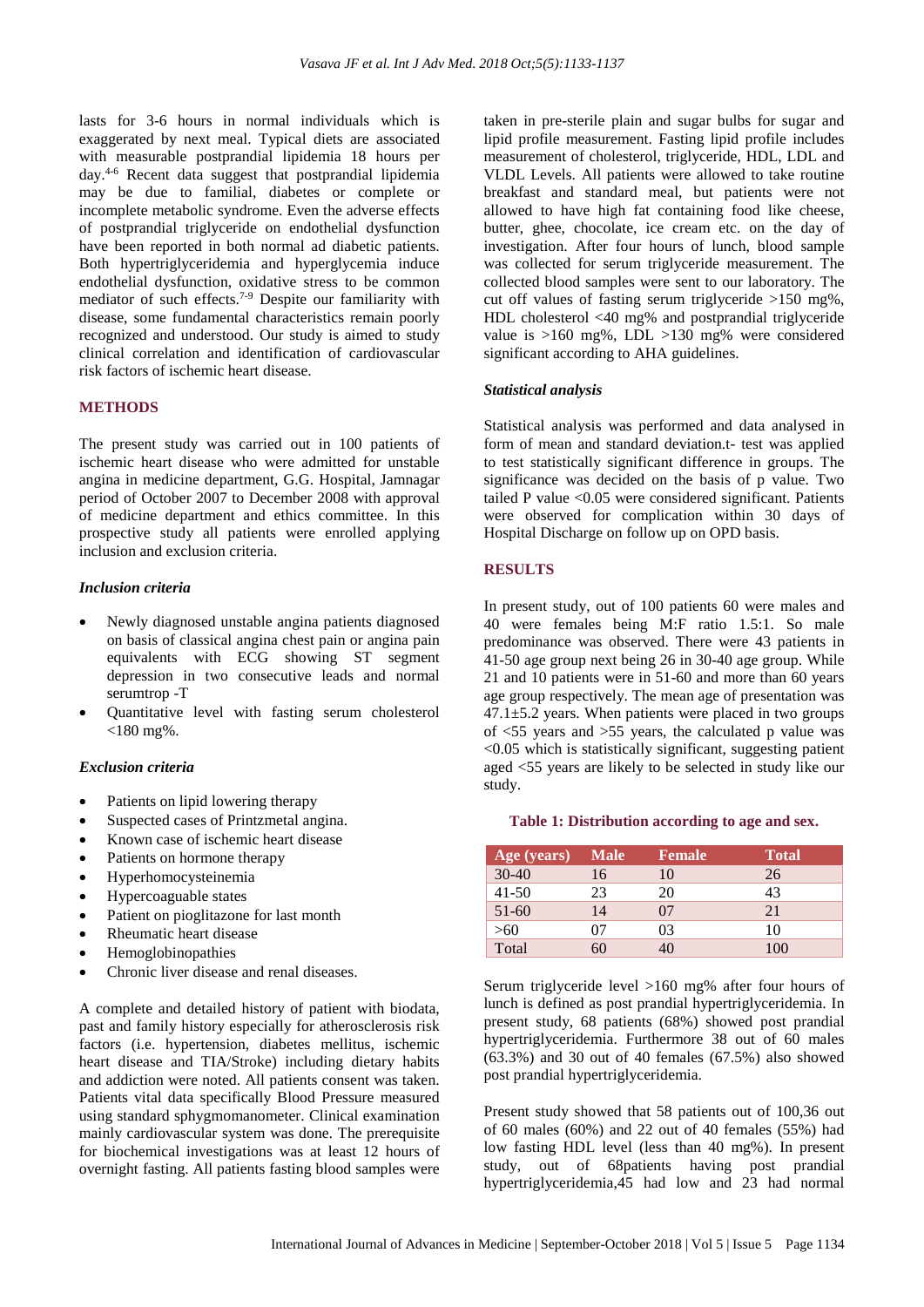fasting S. HDL levels. while 32 patients having normal postprandial S. Triglyceride level, 13 had low and 19 had normal Fasting S.HDL. There is no relation found between HDL Level and high PP4TG level (p value 0.34).

## **Table 2: Distribution according to Post prandial triglyceride level (PP4TG).**

| Pp4tg  | <b>Male</b> | <b>Female</b> | <b>Total</b> |
|--------|-------------|---------------|--------------|
| Normal | 19          | 13            | 32           |
| High   |             | 27            | 68           |
| Total  | 60          | 40            | 100          |

In present study, out of 60 males, 36 males (60%) were suffering from diabetes mellitus while 32 females out of 40 (80%) were diabetic. So, out of total 100 patients, 68 were suffering from diabetes mellitus.

## **Table 2: Distribution according to fasting HDL level.**

| <b>HDL</b> | Male | <b>Female</b> | Total |
|------------|------|---------------|-------|
| Low        | 36   |               | 58    |
| Normal     | 24   | 8             |       |
| Total      | 60   |               | 100   |

In present study, out of 68 patients of Postprandial Hypertriglyceridemia, 57 were Diabetic; only 11 were non-diabetic. In remaining 32 patients having normal PP4TG level, 11 were diabetic and 21 were non-diabetic. There was strong association found between diabetes mellitus and high PP4TG levels. The calculated odd's ratio is 10.1.

## **Table 4: Presence of diabetes mellitus.**

| <b>DM</b> | Male | <b>Female</b> | Total |
|-----------|------|---------------|-------|
| Present   | 36   | 32            | 68    |
| Absent    | 24   | 08            | 32    |
| Total     | 50   |               | 100   |

In present study, 62% patients were hypertensive.in which 39 out of 60(65%) males and 23 out of 40 (57.5%) females were found to be hypertensive.

## **Table 5: Distribution according to PP4TG and diabetes mellitus.**

|         | Diabetes Normal PP4TG High PP4TG |    | <b>Total</b> |
|---------|----------------------------------|----|--------------|
| Present |                                  | 57 | 68           |
| Absent  | 21                               |    | 32           |
| Total   | 32                               | 68 | 100          |

#### **Table 6: Presence of hypertension.**

| <b>Hypertension</b> Male |    | <b>Female</b> | Total |
|--------------------------|----|---------------|-------|
| Present                  | 39 | 23            |       |
| Absent                   |    |               | 38    |
| Total                    | 50 |               | 100   |

In present study, 53% patients were smokers, 49 out of 60 males (81.6%) were smokers while only 4 females (10%) were smokers. So male smokers were found predominantly in study. In current scenario, due to adoption of more westernized life style, even female smokers are also in increasing trend.

## **Table 7: Distribution according to smoking habit.**

| <b>Smoking</b> | Male | <b>Female</b> | Total |
|----------------|------|---------------|-------|
| Present        | 49   |               | 53    |
| Absent         |      | 36            |       |
| Total          | 50   |               | 100   |

#### **DISCUSSION**

In present study, 69% patients were aged less than 55 years while 75% female and 62% male were aged less than 55 years with mean age of  $51.2\pm6.4$  these finding shows that middle aged patients are more likely to be selected for study like our study (p value  $\langle 0.05 \rangle$ . In Hiroyasu et al study, 55% were male and 45% were females with an average of  $55.1 \pm 6.3$  years which correlates well with our study.<sup>10</sup> Similar finding seen in Cohn et al study these findings suggest that all persons having ischemic heart disease they pass from impaired post prandial lipid metabolism and then they have fasting dyslipidemia.<sup>11</sup> In present study, out of 100 patients 68 (68%)showed serum triglyceride level >160 mg% after four hours of meal. Out of 100 patients,38 out of 60 males (63.3%) and 30 out of 40females (67.5%) showed postprandial hypertriglyceridemia. the mean fasting triglyceride and PP4TG was 136±19 mg% and 182±26 mg% respectively (p value $<0.05$ ). Furthermore, these data suggest that ischemic heart disease patients might have impaired postprandial lipid metabolism despite having normal fasting serum triglyceride levels. The association between postprandial hypertriglyceridemia and atherosclerosis should be proved by direct and indirect methods.

Present study finding suggests that there is association between coronary heart disease and PP4TG levels being relative risk of 1.77. In Hiroyasu et al study, 58% male and 64% female patients showed post prandial hypertriglyceridemia (p value<0.05).<sup>10</sup> In Nordestgaard et al study showed that non-fasting triglyceride level independently predicts myocardial infarction, ischemic heart disease and death.<sup>12</sup> Both studies correlates with present study finding.in our study, no relation found between HDL Level and high PP4TG level (p value 0.34). In present study, 68 Patients were Diabetic and 68 patients had post prandial hypertriglyceridemia. Amongst 68 patients having postprandial hypertriglyceridemia, 57 were diabetic and only 11 were non-diabetic. In remaining 32 patients, who had normal PP4TG level 11 were diabetic and 21 were nondiabetic. There was strong association found between diabetes mellitus and high PP4TG levels. The calculated odds ratio is 10.1 similar finding was found in Axelton et al and Teno S et al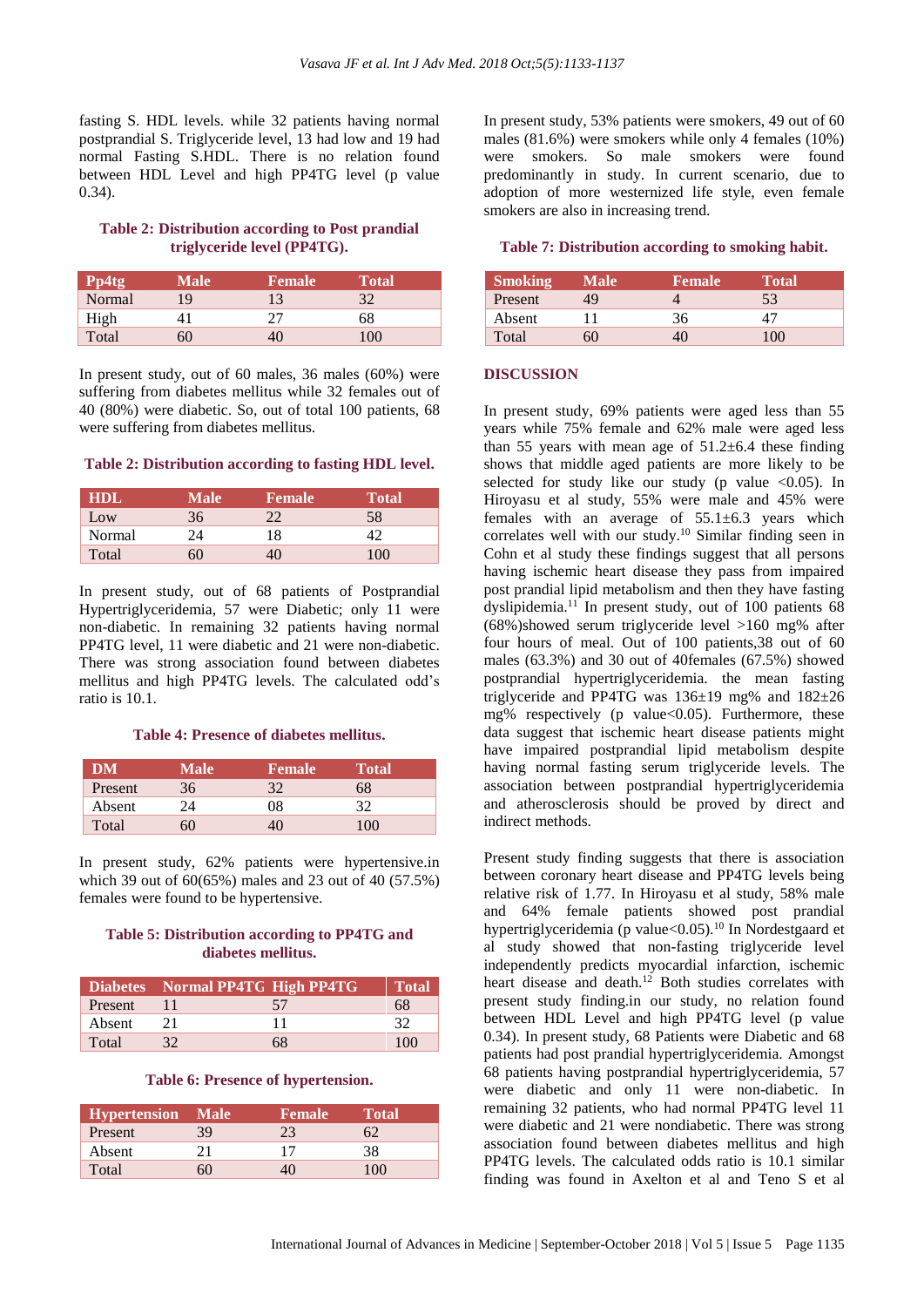study. 13,14 In Malte et al study on post prandial hypertriglyceridemia and type 2 diabetes mellitus showed postprandial lipid intolerance despite having normal fasting triglyceride level and increased risk of macroangiopathy. In Teno S et al study also showed that postprandial hypertriglyceridemia despite normal fasting triglyceride may be an independent risk factor for early atherosclerosis in type 2 diabetes.<sup>14</sup>

In present study, 62% patients were hypertensive in which out of which 39 (65%) and 23 (57.5%) females were found to be hypertensive. Similar results found in Mannie V et al study which shows that early lipid lowering therapy and hypertension control decreases the incidence of coronary heart disease.<sup>15</sup>

In present study, 81.6% were male smokers while only 10% females were smokers. Cigarrete smoking found to be major risk factor in the study. Smokers have more chances of myocardial infarction and angina even at a much younger age than do non smokers16.People who smoke are up to four times likely to die from coronary heart disease than nonsmokers. 17

Hospital stay outcome was good. 81.2% patients remained free of cardiac events during 30 days follow up while only 13.7% were presented with recurrent ischemia. Similar results found in Dionoso et al study.<sup>18</sup> 76.4% patients remained free of cardiac events and 11.7% had readmission for unstable angina. No mortality occurred during entire study period.

## **CONCLUSION**

Ischemic heart disease is common in middle age patients with predominantly in males. Smoking, hypertension, diabetes mellitus and dyslipidemia are important cardiovascular risk factors for ischemic heart disease. Furthermore, in the present study, authors found statistically significance correlation between postprandial hypertriglyceridemia and incidence of ischemic heart disease even in patients having normal fasting triglyceride levels. These observations are in contrast that fasting triglyceridemia is major predictor of atherosclerosis suggesting that patients having higher postprandial triglyceride levels have higher risk of ischemic heart disease. There is statistically significant correlation found between postprandial hypertriglyceridemia and diabetes mellitus. So postprandial hypertriglyceridemia may be an independent risk factor for atherosclerosis in ischemic heart disease patients. So, evaluation of post prandial triglyceride level is important during clinical assessment of ischemic heart disease patients. Furthermore, early diagnosis and prompt treatment of cardiovascular risk factors can reduce mortality and morbidity related to ischemic heart disease. Limitations of study were small sample size, precise time interval for blood sample collection and dietary fat intake during meal which would have helped in analysis.

## **ACKNOWLEDGEMENTS**

Authors would like to acknowledge Medicine Department, G.G Hospital, Jamnagar for permission to carry out the present study. Authors thankful to all respected teachers and all studied patients.

*Funding: No funding sources Conflict of interest: None declared Ethical approval: The study was approved by the Institutional Ethics Committee*

## **REFERENCES**

- 1. Kasper, Fauci, Hauser, Longo. Harrison's principles of internal medicine, 19<sup>th</sup> ed. McGraw Hill Education;2016:1439.
- 2. Zipes, Libby, Bonow, Mann, Braunwald's heart disease, 11th edition. Elsevier;2018:2982-83.
- 3. Uiterwaal CS, Grobbee DE, Witteman JC, van Stiphout WA, Krauss XH, Havekes LM, de Bruijn AM, van Tol A, Hofman A. Postprandial triglyceride response in young adult men and familial risk for coronary atherosclerosis. Ann Internal Med. 1994;121(8):576-83.
- 4. Iso H, Naito Y, Sato S, Kitamura A, Okamura T, Sankai T, et al. Serum triglycerides and risk of coronary heart disease among Japanese men and women. Am J Epidemiol. 2001;153(5):490-9.
- 5. Msadiok, Mala D, Prasanna Kumar KM. Prevalence of type 2 diabetes in India (PODIS) by Indian task force on diabetes. 2001.
- 6. Elliot TG, Viberti G. Relationship between insulin resistance and the risk of CVD/CAD In diabetes mellitus and general population. Ballieres din Endocrine Metab. 1993;7(4):1063-79.
- 7. Syvänne M, Taskinen MR. Lipids and lipoproteins as coronary risk factors in non-insulin-dependent diabetes mellitus. Lancet. 1997;350:S20-3.
- 8. Eliasson B, Mero N, Taskinen MR, Smith U. The insulin resistance syndrome and postprandial lipid intolerance in smokers. Atherosclerosis. 1997;129(1):79-88.
- 9. Anderson RA, Evans ML, Ellis GR, Graham J, Morris K, Jackson SK, et al. The relationships between post-prandial lipaemia, endothelial function and oxidative stress in healthy individuals and patients with type 2 diabetes. Atherosclerosis. 2001;154(2):475-83.
- 10. Bae JH, Bassenge E, Kim KB, Kim YN, Kim KS, Lee HJ, et al. Postprandial hypertriglyceridemia impairs endothelial function by enhanced oxidant stress. Atherosclerosis. 2001;155(2):517-23.
- 11. Cohn JS, McNamara JR, Cohn SD, Ordovas JM, Schaefer EJ. Plasma apolipoprotein changes in the triglyceride-rich lipoprotein fraction of human subjects fed a fat-rich meal. J Lipid Res. 1988;29(7):925-36.
- 12. Nordestgaard BG, Benn M, Schnohr P, Tybjærg-Hansen A. Nonfasting triglycerides and risk of